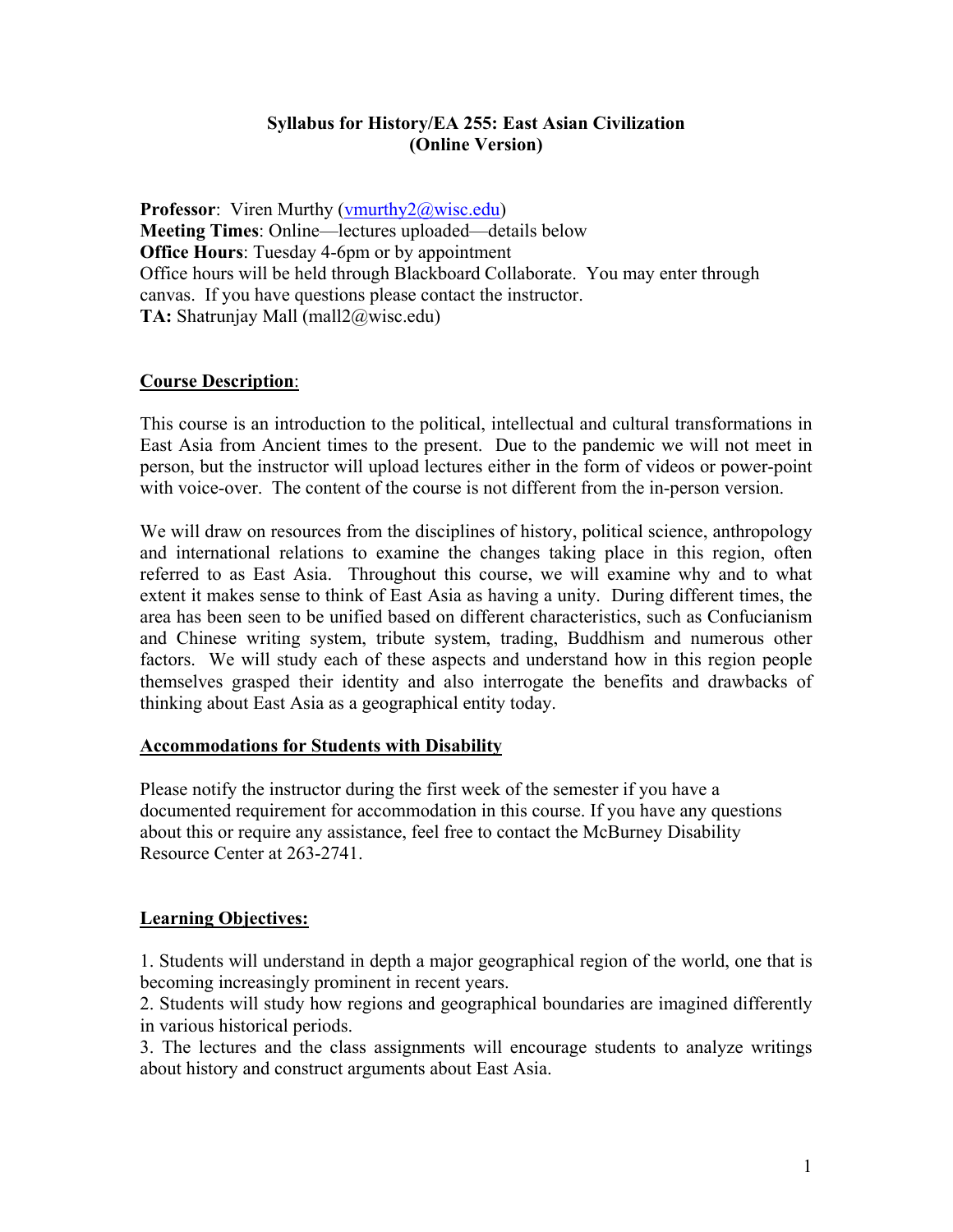4. Students will also learn about how interdisciplinary thinking can help conceive problems in new ways. For example, by examining how political ideologies change through time, students will be able to analyze politics and philosophy historically. At the same time, by studying how people wrote history in different epochs for different purposes, students will grasp the political implications of writing history.

# **Credit Hours and Policy**

This 4-credit course and there will be the equivalent of 4 hours per week instruction (each 50 minute segment of lecture and discussion counts as one hour according to UW-Madison's credit hour policy). The course also carries the expectation that you will spend an average of at least 2 hours outside of class for every hour of lecture. In other words, in addition to class time, plan to allot an average of at least 8 hours per week for reading, writing, preparing for discussions, and/or studying for exams for this class.

## **Academic Misconduct:**

We deal with academic misconduct severely. Papers with any plagiarized content will receive an "F" with no chance for a rewrite. If you directly copy more than five words in a row without citing their source, or if you include interpretations and conclusions that are not your own without citing their source, you are committing plagiarism even if you paraphrase. These principles must guide you whether your source is from printed or electronic sources and whether an author's name is listed or not.

## **Requirements:**

Watching Lectures, Writing Reading Responses and Commenting on Reading Responses: 30% Quizzes: 10% Mid-Term Exam (Take-Home): 20% Final Exam (Take Home) : 20% Paper: 20% Grading Scale: 94-100 A

90-93 AB 83-89 B 80-83 BC 71-79 C 60-70 D Below 60 F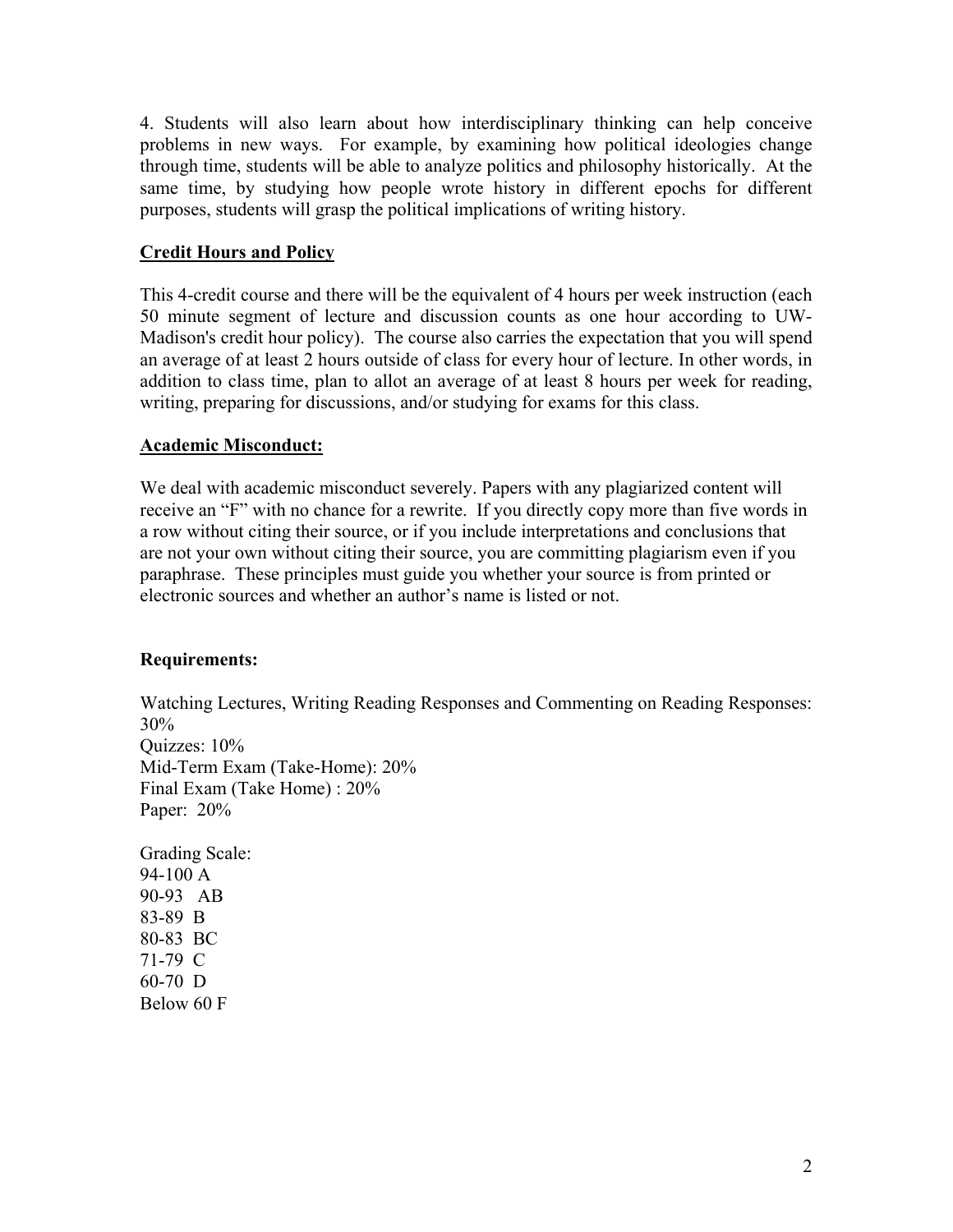#### **Meet the Professor Requirement:**

Each Student is required to visit my office hours or make an appointment to see me at least twice during the semester. Each meeting will be for approximately thirty minutes. The first meeting will be general and we can discuss various issues in the course and I would like to get to know what you find interesting about East Asia. The second will be more focused on the paper you are going to write. Before the second meeting, students should submit either an outline or a draft of their paper for discussion. The first meeting should be during weeks one through seven and the second should be during weeks seven through the end of the semester. Because there are many students in the class, I urge you to make appointments early.

### **Assignments, Quizzes and Exams**

Because of the pandemic, this class will not meet in class, but the instructor will upload lectures, power point or videos before the time of the class on Tuesday and Thursday. For this reason, we have organized the syllabus around Tuesday and Thursday lectures. You are expected to watch all the videos/power point and complete the assignments, which the instructor or the TA will check.

Participate in the discussion sections with the TA.

Each power point will end with some discussion questions that you are to answer on Canvas. Each post should be approximately 250 words and is an important part of your grade. These posts are due on every Wednesday and Friday by 5pm. For each session, you are also required to comment on a fellow classmate's post. The comment should be about 100 words and can either disagree with a point or develop some of the ideas in it. These replies are due by Wednesday at 10pm and Friday at 10 pm. Given that your fellow students might be commenting on your work, I strongly urge you to turn in your discussion posts on time.

There are two quizzes, two exams and one paper in this class. The quizzes will be short answer or multiple choice and be found on Canvas. The mid-term exam and final exam will be a cumulative take home exam, which will consist of essay questions. They consist of open questions, which should give students an opportunity to express what they have learned over the semester.

All students will write a paper, (5-7 pages, 10-15 pages for honors, Times Roman Font 12, double space) on a topic of your choice. Below I list some possibilities, but am open to any topic that is related to East Asia:

How did Confucianism change when it was introduced into Japan and Korea? What was Laozi's critique of Confucianism? How would you respond to this critique?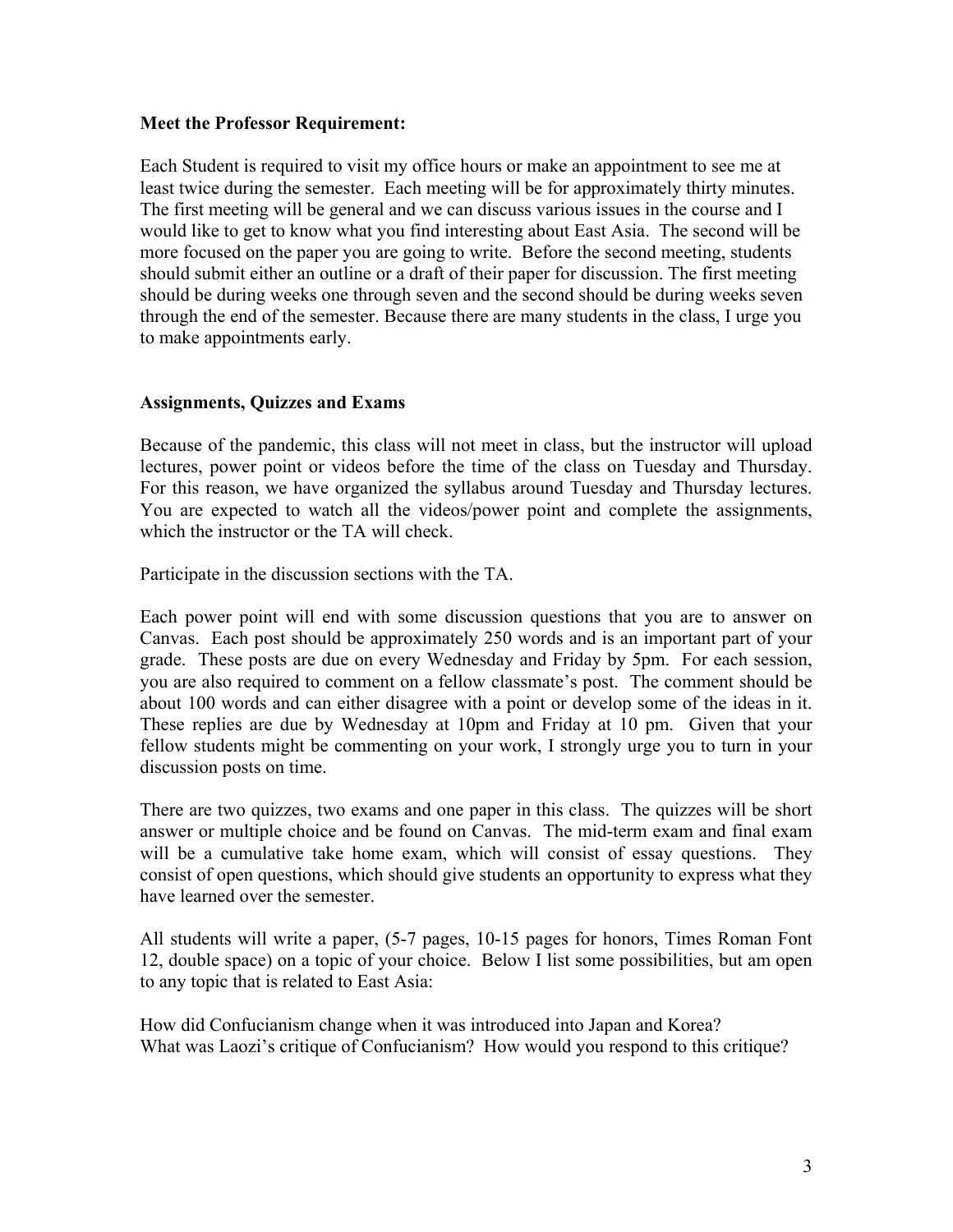How would you think about the contemporary Chinese or Japanese economic and political policies or economic policies historically?

Why Does Japan still have an Emperor System? What is its function and how did it change during the  $20<sup>th</sup>$  Century?

Compare the history of women and China, Japan and Korea during the  $20<sup>th</sup>$  Century.

What were the origins of the Korean War?

The North Korean economy seemed to be doing well during the 1950s, why is it in so much trouble now?

Notice that each of the above topic poses a question to which there might be different answers. You are encouraged to choose your own topic, but there must be something controversial about your subject. In other words, people should be able to disagree with your position, which will require you to formulate an argument.

You should definitely do some outside research for this paper, but the bulk of the project can be based on secondary works, i.e, books and articles about the topic, many of which you will read for class. The secondary sources should help you find your position, by asking simple questions, such as do you agree with the author's position? Why or Why not? In many cases, the discussion questions that I provide at the end of lecture could also serve as a springboard for a paper. I will elaborate more about the paper in a lecture. It is also highly advised that students consult the TA or the Instructor as they are developing their ideas for the paper.

## **Required Texts:**

Charles Holcombe, *A History of East Asia: From the Origins to the Twenty-First Century*, Cambridge: Cambridge University Press, 2017 (second edition). The book will be made available to you by bookstore in some form.

Other readings will be available on the Canvas.

Readings are an essential part of the learning experience. Please do the readings before you watch the lecture power points/videos.

### **Tentative Schedule:**

(Instructor may alter dates and readings during the course of the semester)

### **Week 1 Introduction: What is East Asia?**

Sept. 3: Introduction to the Course: Defining A Region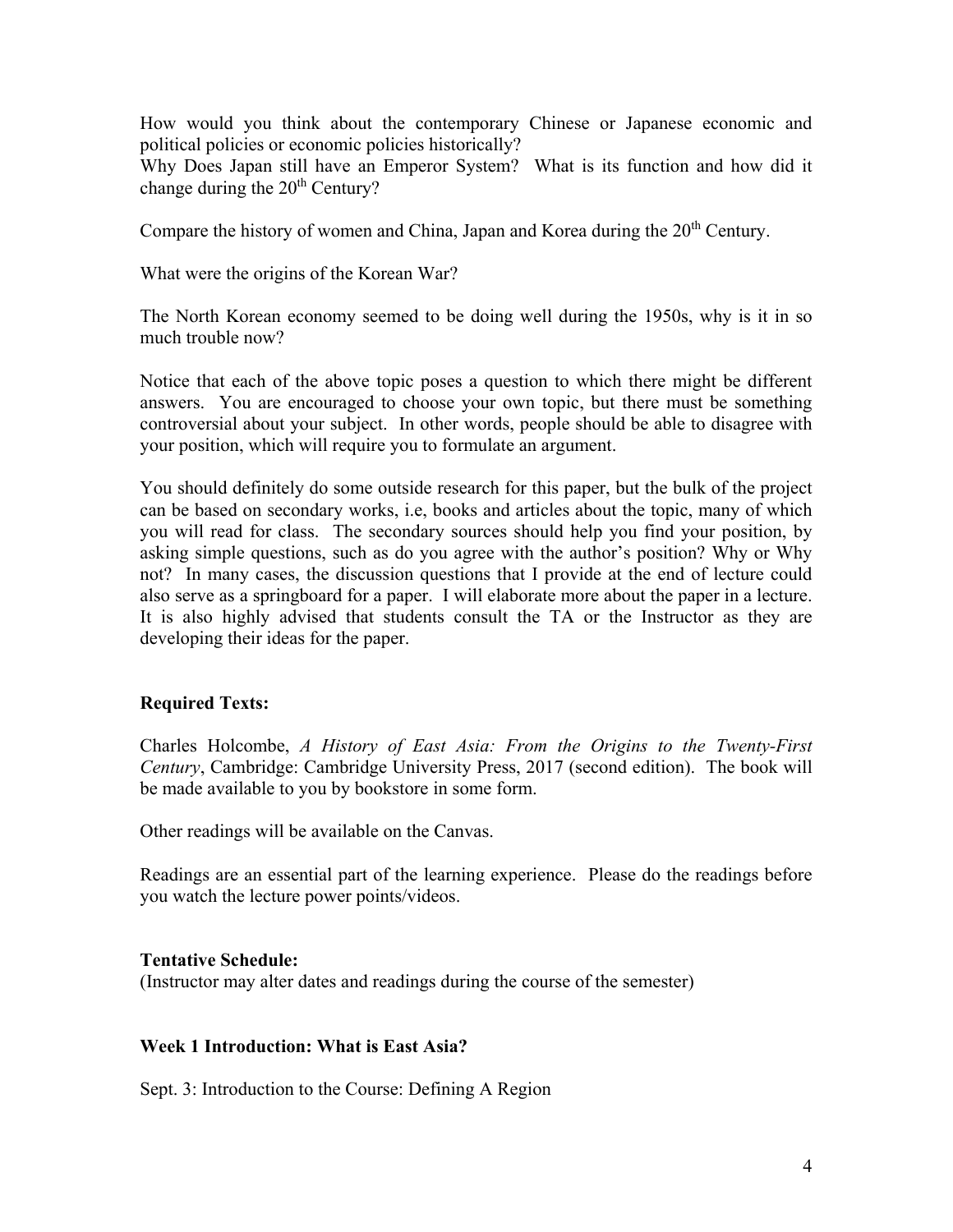Holcombe 1-11

### **I. Pre-modern East Asia**

#### **Week 2 The Formative Era and the Philosophical Classics**

Sept. 8. East Asian Writing Systems, Mythical Origins of East Asia and Begin Confucianism John De Francis, *Chinese Language: Fact and Fantasy*, Chapter 3

Sept. 10: Confucianism and Daoism Holcombe 30-45 Confucius, *The Analects*, D. C. Lau Trans., 59-80 Lao Zi, Tao Te Ching (Daode jing), D. C. Lau Trans., 57-87 Chuang Tsu (Zhuangzi), pp. 23-50, 96-111

### **Week 3 Unification of China and the Early Spread of Buddhism**

Sept.15: Qin Emperor's Unification and the Age of Cosmopolitanism-up to Tang Holcombe pp. 45-72 Jia Yi "Faults of the Qin" Yuri Pines, "The Messianic Emperor: A Look at the Qin's Place in China's History"

Sept. 17: Early East Asia and the Spread of Buddhism Holcombe, 72-81 Robert Buswell, "Thinking about Korean Buddhism"

### **Week 4. Early Japan and the Sui-Tang Unification**

Sept. 22: Early Korean Kingdoms and Yamato Japan Holcombe 81-95 Farris, *Japan to 1600*, 1-27

Sept. 24 : Sui-Tang Dynasties in Relation to Korea and Japan Holcombe 95-126

### **Week 5 Sui-Tang Continued**

Sept. 29: Sui-Tang Dynasties in Relation to Korea and Japan (continued) Holcombe, 132-152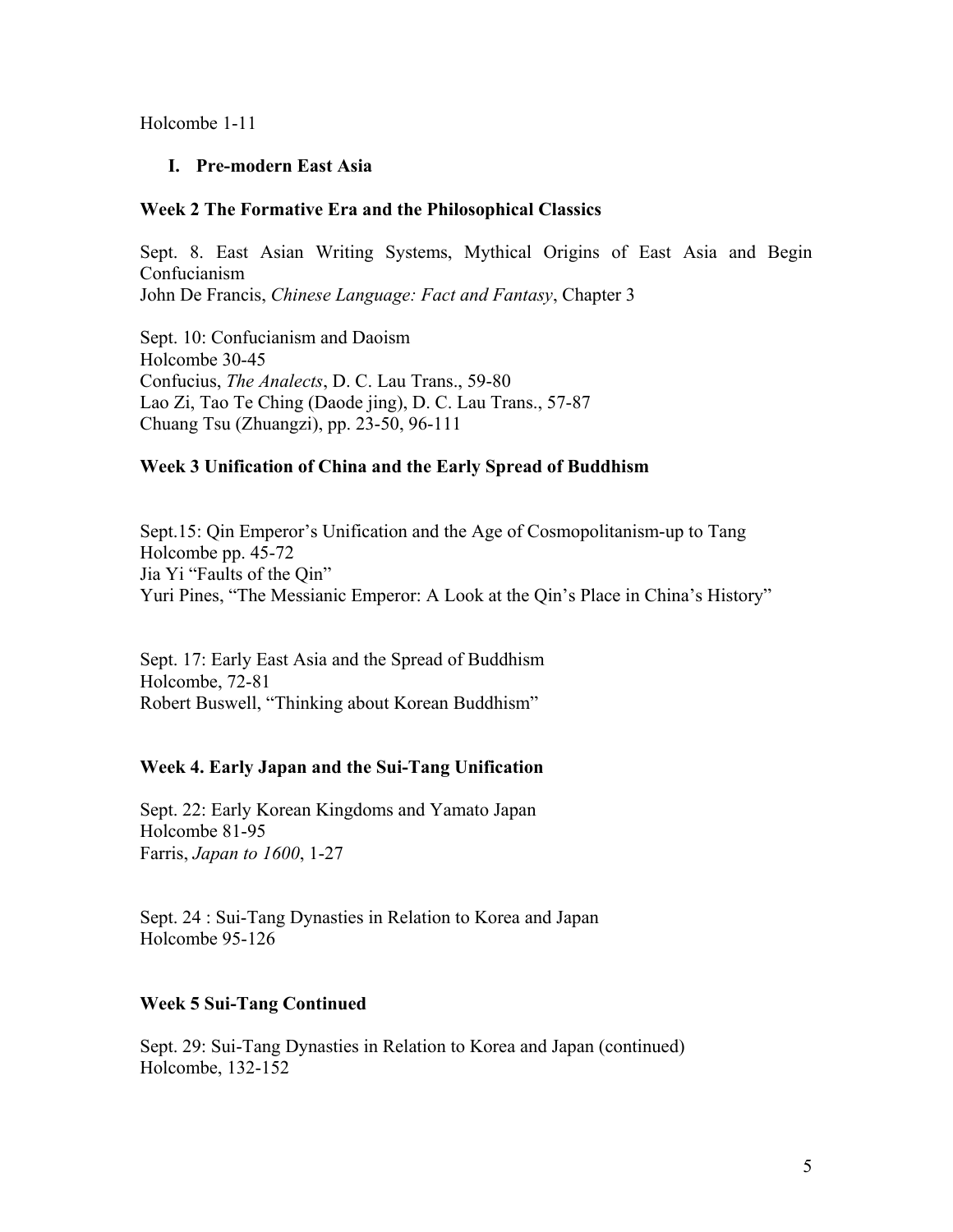Oct. 1:Film on Wu Zetian—Only Female Chinese Emperor https://www.youtube.com/watch?v=aeZ7esmQcm4 **Quiz 1 given by 4 pm on Oct. 1 and due by 4 pm on Oct. 2 –on canvas.** 

## **II Early Modern East Asia: Transformations from the 10th to 16th Centuries**

### **Week 6 Emergence of Samurai and Zen Buddhism**

Oct. 6: Heian Japan and the Birth of a Warrior Class—Samurai Japan Holcombe, 154-158 Essay on Women and Heian

Oct. 8: Esai and Dogen, Buddhism Between China and Japan Read Dogen, Shobozenzo and Genjo Koan.

### **Week 7 Song Dynasty and Early Modern East Asia**

Oct. 13**:** Song Dynasty, Koryo and Mongols Holcombe 132-149 Holcombe 149-161 Tackett, *Origins of the Chinese Nation*, Chapter 1

Oct. 15: Early Modern China, Korea and Japan Holcombe 167-187 Woodside, *Lost Modernities*, 1-17

**Quiz 2 given by 4pm on Oct 15 and due by 4pm Oct.16—on canvas.** 

### **Week 8 Toyotomi Hideyoshi and Tokugawa Intellectual Trends**

Oct. 20: Early modern continued Toyotomi Hidiyoshi—begin Tokugawa period and Intellectuals Holcombe 187-199 Wakita Osami, "The Emergence of the State in Sixteenth Century Japan,"

Oct. 22: **Mid-Term Exam (Cumulative) given by 4pm Oct. 22 and due by 6pm Oct. 23.** 

**III Modern East Asia or East Asia Confronts the Global Capitalist World** 

**Week 9: Tokugawa Intellectuals Continued and the Opium War**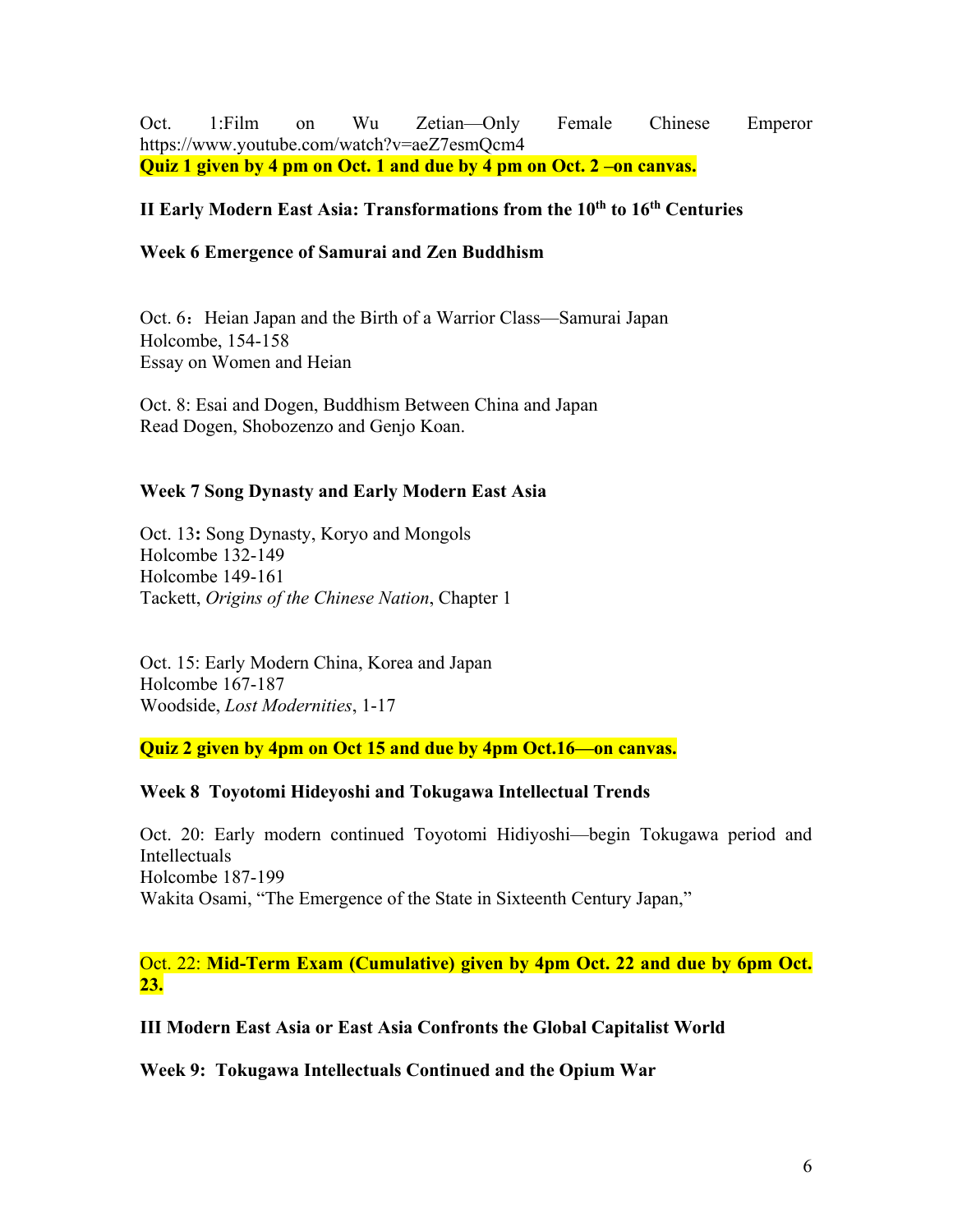Oct. 27: Tokugawa Intellectuals Holcombe 217- 225 Ogyu Sorai, Motoori Norinaga (essays) Oliver Ansart, "Rituals as Utopia"

Oct. 29: Opium War and Chinese Modernity Holcombe 225-235 Giovanni Arrighi, *Adam Smith in Beijing*, Chapter 11

### **Week 10 Meiji Restoration and Fukuzawa Yukichi**

Nov. 3: Meiji Restoration Holcombe 240-259 Amy Stanley, "Enlightenment Geisha" Optional: Barker: "Origins of the Meiji Restoration"

Nov. 5: Fukuzawa Yukichi Read Fukuzawa Yukichi (selections uploaded)

#### **Week 11 Sino-Japanese War, the 1911 Revolution and its Aftermath**

Nov. 10: Sino-Japanese War—Russo-Japanese War and the 1911 Revolution Holcombe, 259-270 Reread Holcombe, 230-240

Nov. 12: Opening of Korea and Lu Xun and the May Fourth Movement Read Lu Xun, "Diary of a Madman" and "The True Story of Ah Q" Holcombe 270-275

### **Week 12 Japan and World War II**

Nov. 17: Pan-Asianism and World War II Holcombe, 288-295 Eri Hotta, Essay on Rash Behari Bose

Nov. 19: Pan-Asianism and World War II Holcombe, 299-304 Miyagi, "Postwar Pan-Asianism"

**Week 13 Film**  Nov 24: Film

Nov. 26: Thanksgiving